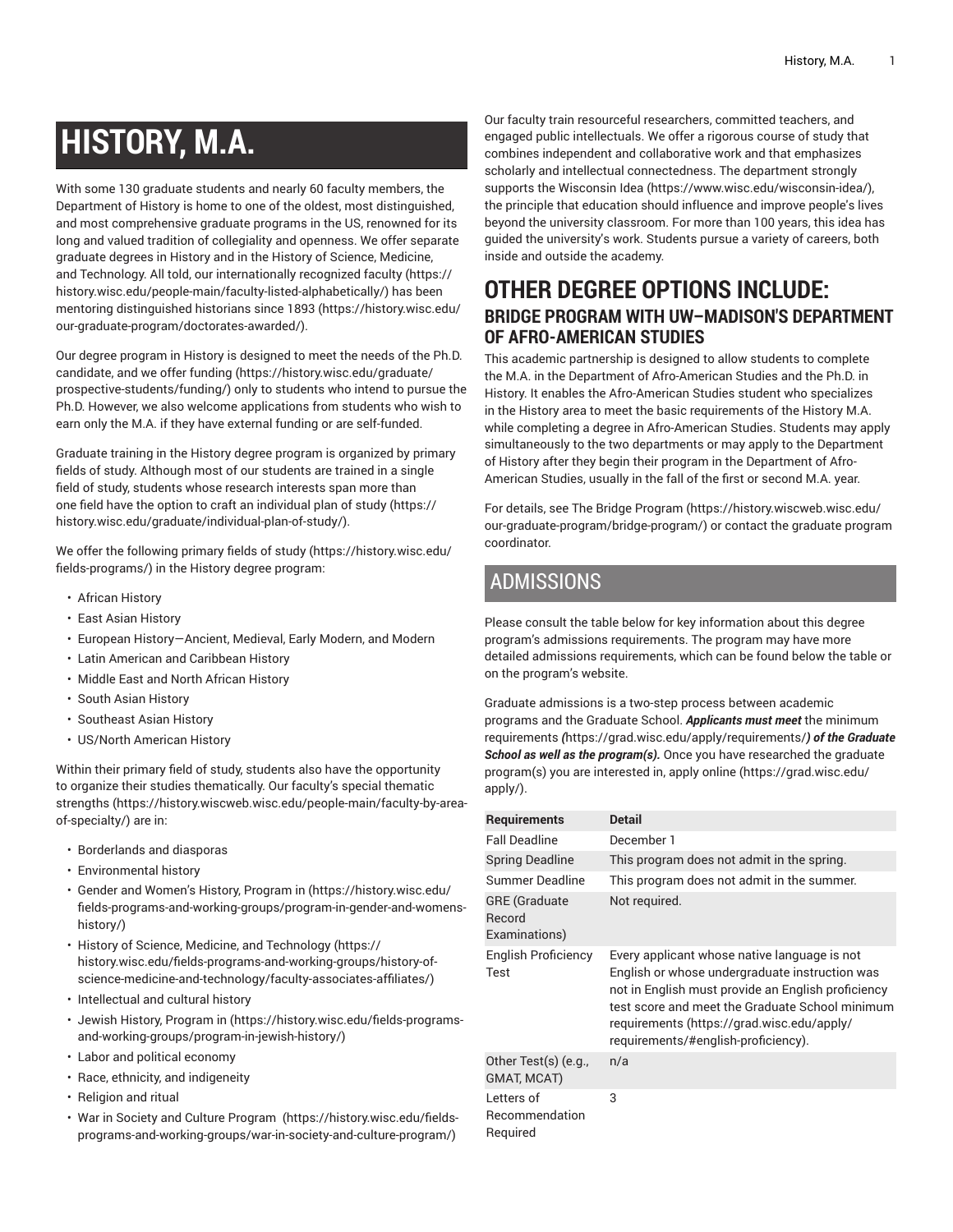All applicants must meet UW–Madison Graduate School's [minimum](https://grad.wisc.edu/admissions/requirements/) applicant [requirements](https://grad.wisc.edu/admissions/requirements/) ([https://grad.wisc.edu/admissions/](https://grad.wisc.edu/admissions/requirements/) [requirements/\)](https://grad.wisc.edu/admissions/requirements/), in addition to the below History Graduate Program requirements described below.

### **APPLICATION DEADLINE: DECEMBER 1**

To apply, applicants must submit or declare the following in the [online](https://grad.wisc.edu/apply/) [application](https://grad.wisc.edu/apply/) (<https://grad.wisc.edu/apply/>):

#### **History Supplemental Application**

This section of the application asks you to provide information about your research interests, declare your preferred faculty advisors, and outline your prior language preparation (if any).

#### **Writing Sample**

Provide a sample that best illustrates the quality of your written work (optimally no more than 50 pages, double-spaced; maximum file size 6 MB).

#### **Transcripts**

Upload an unofficial copy of your transcript from all institutions attended, showing any undergraduate and graduate degrees awarded. If accepted, you will be required to send two official transcripts from each institution.

#### **CV or Resumé**

This should highlight your accomplishments and qualifications including academic honors or distinctions; professional, research, and/or teaching experience; and any publications.

#### **Letters of recommendation**

Provide contact information for the three individuals who will furnish recommendations on your behalf. (They will receive an upload link by email.) Your letter writers need not be historians, but they should be able to speak to your academic preparation to pursue historical studies at the graduate level.

#### **Statement of purpose**

The statement of purpose (2–3 pages, double-spaced) explains your reasons for graduate study. It may be the hardest part of the application to write, but it is also the most important. While you will likely include some autobiographical information, its primary purpose is to acquaint us with how your mind works. We want to know, for example, what kinds of intellectual problems and issues interest you, whose stories intrigue you, what sorts of analytical or narrative approaches you like to pursue, which historical writings you admire—and your reasons for these various preferences. Please help us understand your decision to enter the historical profession, especially at a time when the academic job market is in decline, and how you see your own role in it. There is no single right way to approach this part of the application, but we suggest that you bear in mind the usual cautions for personal writing: speak straightforwardly, in your own voice, and write as well as you know how.

#### **INTERNATIONAL APPLICANTS**

All international applicants must also meet the **English Proficiency** [requirements \(https://grad.wisc.edu/admissions/requirements/](https://grad.wisc.edu/admissions/requirements/)) set forth by the Graduate School.

For additional detail about the admissions process, please visit the [Prospective](https://history.wisc.edu/our-graduate-program/prospective-students/) Student ([https://history.wisc.edu/our-graduate-program/](https://history.wisc.edu/our-graduate-program/prospective-students/) [prospective-students/](https://history.wisc.edu/our-graduate-program/prospective-students/)) pages on our website.

## FUNDING

## **GRADUATE SCHOOL RESOURCES**

Resources to help you afford graduate study might include assistantships, fellowships, traineeships, and financial aid. [Further](https://grad.wisc.edu/funding/) [funding information \(https://grad.wisc.edu/funding/](https://grad.wisc.edu/funding/)) is available from the Graduate School. Be sure to check with your program for individual policies and restrictions related to funding.

## **PROGRAM RESOURCES**

We offer funding only to students who intend to pursue the Ph.D.an application for admission to our Ph.D. program, therefore, is an application for funding. We also welcome applications from students who have external funding or are self-funded, including those pursuing the M.A. only.\*

## **MULTI-YEAR FUNDING PACKAGE**

If you apply to the History Ph.D. degree program without external or self-funding and are accepted, you will be offered a multiyear support package, which begins in your first year. The details of our support guarantees may vary by funding source, field of study, and other circumstances, and the guarantee is, of course, contingent on satisfactory progress and performance. Most of our support packages offer 5 years of support and begin with a fellowship year from the UW– Madison Graduate School, generously funded by the [Wisconsin Alumni](http://www.warf.org/stewardship/grants-support/current/current-grant.cmsx) Research [Foundation](http://www.warf.org/stewardship/grants-support/current/current-grant.cmsx) ([http://www.warf.org/stewardship/grants-support/](http://www.warf.org/stewardship/grants-support/current/current-grant.cmsx) [current/current-grant.cmsx\)](http://www.warf.org/stewardship/grants-support/current/current-grant.cmsx). Our most distinguished packages include two years of fellowships and may also include summer support:

- Graduate Research Scholar [fellowships \(http://ls.wisc.edu/current](http://ls.wisc.edu/current-students/graduate-students/cgrs/)[students/graduate-students/cgrs/\)](http://ls.wisc.edu/current-students/graduate-students/cgrs/) for underrepresented students or first-generation college students—offered annually
- George L. Mosse fellowships in modern Jewish history, European cultural history, or LGBTQ history—offered annually or as endowment income permits
- Julie A. and Peter M. Weil [Fellowship](https://history.wisc.edu/our-graduate-program/prospective-students/julie-a-and-peter-m-weil-distinguished-graduate-fellowship/) ([https://history.wisc.edu/our](https://history.wisc.edu/our-graduate-program/prospective-students/julie-a-and-peter-m-weil-distinguished-graduate-fellowship/)[graduate-program/prospective-students/julie-a-and-peter-m-weil](https://history.wisc.edu/our-graduate-program/prospective-students/julie-a-and-peter-m-weil-distinguished-graduate-fellowship/)[distinguished-graduate-fellowship/\)](https://history.wisc.edu/our-graduate-program/prospective-students/julie-a-and-peter-m-weil-distinguished-graduate-fellowship/) in American Jewish history and select U.S. history fields—offered annually or as endowment income permits
- William J. Courtenay Fellowship in Medieval history—offered as funds permit
- Gerda Lerner [Fellowship](https://history.wisc.edu/our-graduate-program/prospective-students/funding/) ([https://history.wisc.edu/our-graduate](https://history.wisc.edu/our-graduate-program/prospective-students/funding/)[program/prospective-students/funding/](https://history.wisc.edu/our-graduate-program/prospective-students/funding/)) in women's history—offered as funds permit

Additional years of guaranteed funding will come from employment as teaching assistants or project assistants or additional fellowships.

## **COMPETING FOR ADDITIONAL SUPPORT**

All students in good standing can apply for writing prizes, conference travel awards, and supplements to external awards. Once graduate students have passed their preliminary examination and advanced to candidacy, they may apply for various departmental fellowships and research travel funding.

For students who have reached the advanced stages of dissertation writing, further funding opportunities are available. Our advanced dissertators may apply for teaching fellowships that give them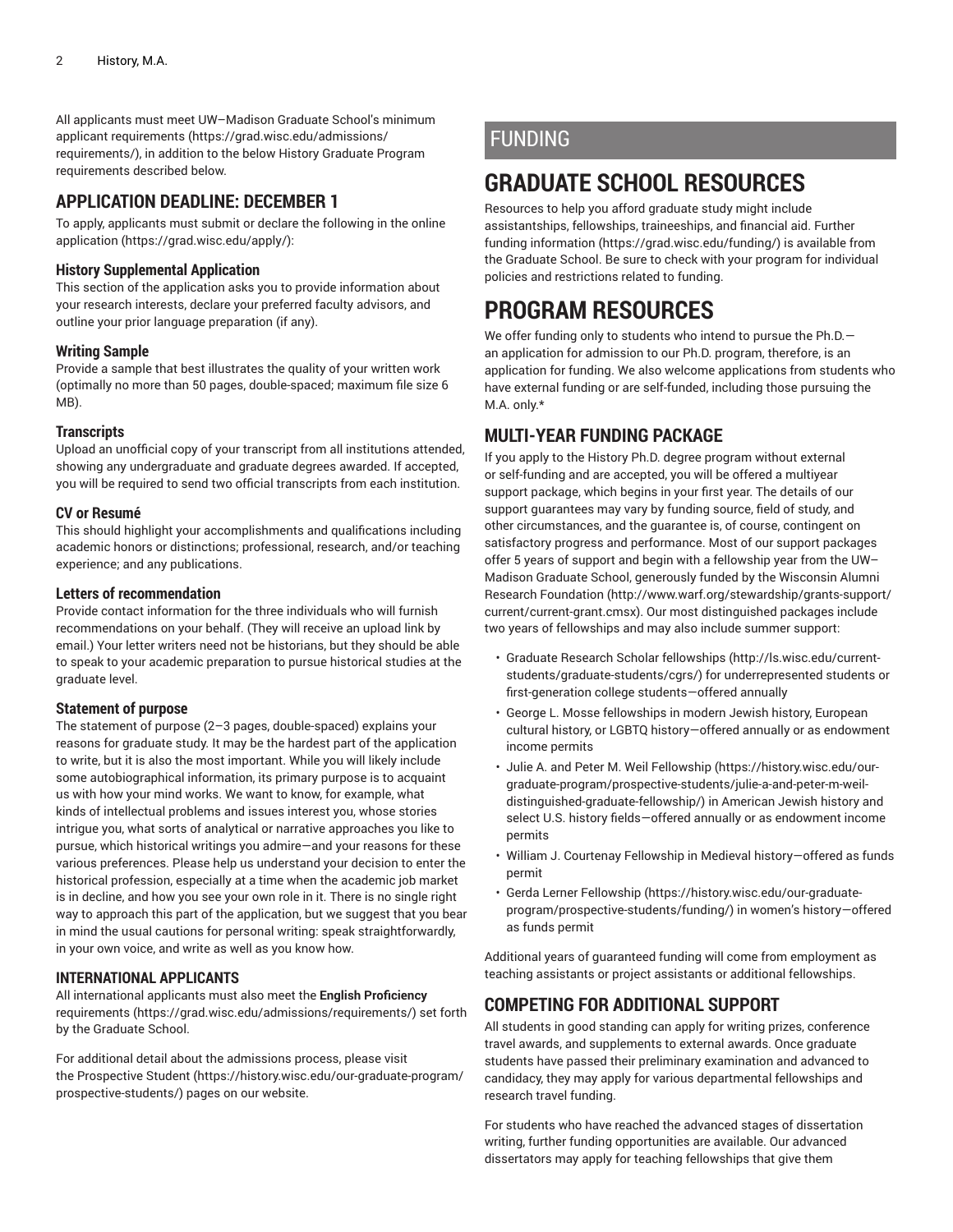the opportunity to design and teach an undergraduate course the Merle Curti Teaching [Fellowship](https://history.wisc.edu/our-graduate-program/current-students/funding-opportunities/merle-curti-teaching-fellowship/) ([https://history.wisc.edu/our](https://history.wisc.edu/our-graduate-program/current-students/funding-opportunities/merle-curti-teaching-fellowship/)[graduate-program/current-students/funding-opportunities/merle](https://history.wisc.edu/our-graduate-program/current-students/funding-opportunities/merle-curti-teaching-fellowship/)[curti-teaching-fellowship/](https://history.wisc.edu/our-graduate-program/current-students/funding-opportunities/merle-curti-teaching-fellowship/)) (any field of study), the George L. Mosse Teaching Fellowship in European History, and the William J. Courtenay Teaching Fellowship in ancient, medieval, or early modern European history. (These fellowships are offered as often as endowment income permits.) Thanks to funding provided by the Doris G. Quinn [Foundation](https://dorisgquinnfoundation.org/) (<https://dorisgquinnfoundation.org/>), we are also pleased to offer a dissertator fellowship, which provides financial support for the final year of dissertation writing in any field.

In addition, UW–Madison offers a wealth of other opportunities to compete for funding offered, for example, by the [International Division](http://international.wisc.edu/funding-your-international-experiences/) ([http://international.wisc.edu/funding-your-international-experiences/\)](http://international.wisc.edu/funding-your-international-experiences/), the Institute for Research in the [Humanities \(http://irh.wisc.edu\)](http://irh.wisc.edu), and the UW Graduate School (research and [conference](https://grad.wisc.edu/studentfunding/grantscomp/) travel awards ([https://](https://grad.wisc.edu/studentfunding/grantscomp/) [grad.wisc.edu/studentfunding/grantscomp/\)](https://grad.wisc.edu/studentfunding/grantscomp/)).

More details on our funding for current/continuing students are available [here \(https://history.wisc.edu/our-graduate-program/current](https://history.wisc.edu/our-graduate-program/current-students/funding-opportunities/)[students/funding-opportunities/](https://history.wisc.edu/our-graduate-program/current-students/funding-opportunities/)).

\* If you wish to apply only for the History M.A. (also known as the terminal M.A.), please describe your sources of support on the History Supplemental Application. For information on the cost of graduate study at UW–Madison, [see this link](https://grad.wisc.edu/admissions/cost/) [\(https://grad.wisc.edu/admissions/cost/](https://grad.wisc.edu/admissions/cost/)).

## REQUIREMENTS

## **MINIMUM GRADUATE SCHOOL REQUIREMENTS**

Review the Graduate School minimum [academic](http://guide.wisc.edu/graduate/#policiesandrequirementstext) progress and degree [requirements](http://guide.wisc.edu/graduate/#policiesandrequirementstext) [\(http://guide.wisc.edu/graduate/](http://guide.wisc.edu/graduate/#policiesandrequirementstext) [#policiesandrequirementstext\)](http://guide.wisc.edu/graduate/#policiesandrequirementstext), in addition to the program requirements listed below.

## **MAJOR REQUIREMENTS MODE OF INSTRUCTION**

| Face to Face Evening/ | Weekend | Online | <b>Hybrid</b> | Accelerated |
|-----------------------|---------|--------|---------------|-------------|
| Yes                   | No      | No     | No            | No          |

#### **Mode of Instruction Definitions**

**Accelerated:** Accelerated programs are offered at a fast pace that condenses the time to completion. Students are able to complete a program with minimal disruptions to careers and other commitments.

**Evening/Weekend:** Courses meet on the UW–Madison campus only in evenings and/or on weekends to accommodate typical business schedules. Students have the advantages of face-to-face courses with the flexibility to keep work and other life commitments.

**Face-to-Face:** Courses typically meet during weekdays on the UW-Madison Campus.

**Hybrid:** These programs combine face-to-face and online learning formats. Contact the program for more specific information.

**Online:** These programs are offered 100% online. Some programs may require an on-campus orientation or residency experience, but the courses will be facilitated in an online format.

### **CURRICULAR REQUIREMENTS**

|                                                  | <u>oommoocan negomeivien i o</u>                                                                                                                                                                                                                                                                                                                                                                                                                                                                                                                  |
|--------------------------------------------------|---------------------------------------------------------------------------------------------------------------------------------------------------------------------------------------------------------------------------------------------------------------------------------------------------------------------------------------------------------------------------------------------------------------------------------------------------------------------------------------------------------------------------------------------------|
| <b>Requirements Detail</b>                       |                                                                                                                                                                                                                                                                                                                                                                                                                                                                                                                                                   |
| Minimum<br>Credit<br>Requirement                 | 30 credits                                                                                                                                                                                                                                                                                                                                                                                                                                                                                                                                        |
| Minimum<br>Residence<br>Credit<br>Requirement    | 24 credits                                                                                                                                                                                                                                                                                                                                                                                                                                                                                                                                        |
| Minimum<br>Graduate<br>Coursework<br>Requirement | 15 credits must be graduate-level coursework. Details<br>can be found in the Graduate School's Minimum Graduate<br>Coursework (50%) policy (https://policy.wisc.edu/library/<br>UW-1244 (https://policy.wisc.edu/library/UW-1244/)).                                                                                                                                                                                                                                                                                                              |
| Overall<br>Graduate GPA<br>Requirement           | 3.00 (3.25 after 4th semester of full-time study)                                                                                                                                                                                                                                                                                                                                                                                                                                                                                                 |
| Other Grade<br>Requirements                      | n/a                                                                                                                                                                                                                                                                                                                                                                                                                                                                                                                                               |
| and                                              | Assessments In order to receive the Master's Degree in History, students<br>must pass the Second-Year Review (SYR). A passing<br>Examinations review requires that students: complete an article-length<br>research paper, fulfill one language requirement, clear<br>all incompletes, fulfill any additional requirements for<br>their specific field of study, submit a list of prelim fields<br>along with a timeline for completing prelims, and receive a<br>positive endorsement from the three faculty members on<br>the review committee. |
| Language                                         | All students must demonstrate, at a minimum, reading<br>Requirements knowledge of at least one language other than English.<br>Each field of study determines which languages may be<br>used to satisfy the language requirement; see below for<br>details.                                                                                                                                                                                                                                                                                       |

## **REQUIRED COURSES**

| Code                                                                  | Title                                                                                                              | <b>Credits</b> |  |
|-----------------------------------------------------------------------|--------------------------------------------------------------------------------------------------------------------|----------------|--|
| <b>Required Courses</b>                                               |                                                                                                                    |                |  |
| HISTORY 701                                                           | History in a Global Perspective                                                                                    |                |  |
| HISTORY 800                                                           | Research Seminar in History (or an<br>equivalent research seminar in the<br>student's field of study) <sup>1</sup> | 3              |  |
| <b>Electives</b>                                                      |                                                                                                                    |                |  |
| Work with advisor to complete 26 credits of graduate-level<br>courses |                                                                                                                    |                |  |
| history/)                                                             | All History Courses (http://guide.wisc.edu/courses/                                                                |                |  |
| <b>Total Credits</b>                                                  |                                                                                                                    | 30             |  |
|                                                                       |                                                                                                                    |                |  |

Alternative course options: HISTORY 855 Seminar in Japanese History for students studying East Asian History, HISTORY 861 Seminar-The History of Africa for students studying African History.

• **Additional M.A. Requirements by fields of study 1**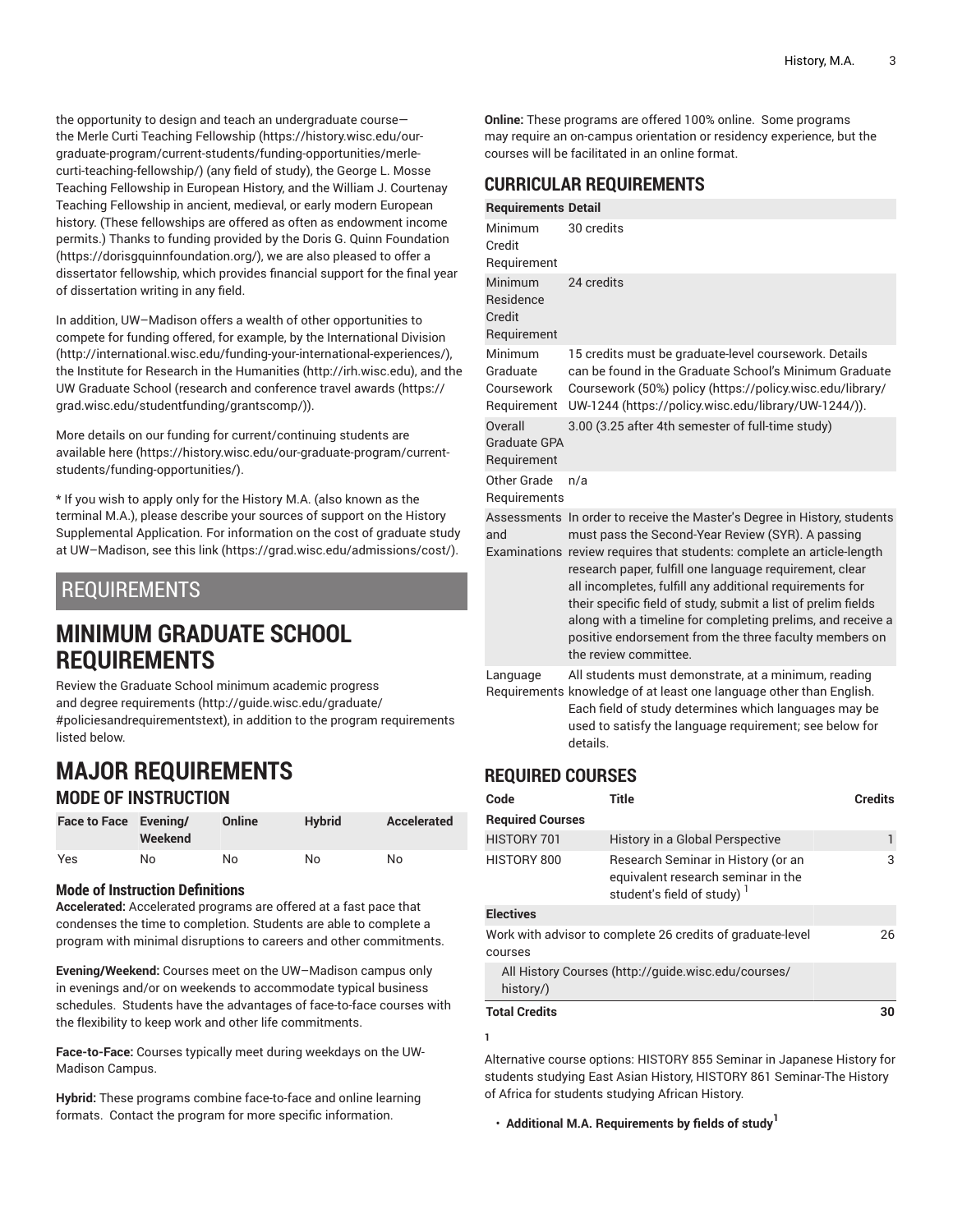#### **1**

These pathways are internal to the program and represent different curricular paths a student can follow to earn this degree. Pathway names do not appear in the Graduate School admissions application, and they will not appear on the transcript.

#### **African History**

*Course Requirements*: Each student must enroll in a seminar or proseminar (if available) every semester of residence. In their first year, they may enroll in History lecture courses in their area of specialization. Undergraduate lecture courses may not be taken for credit after the first year of graduate study. With approval, students can take [AFRICAN](https://guide.wisc.edu/courses/african/) ([https://guide.wisc.edu/courses/african/\)](https://guide.wisc.edu/courses/african/) courses.

*Language Requirements*: Students must fulfill their M.A. language requirement with an African language.

#### **Central Asian History**

No special field requirements. Students should choose courses in consultation with their advisor in History numbered 300 or above. The language requirement varies according to the student's research interest.

#### **East Asian History**

*Course Requirements*: Students must complete four graduate courses in East Asian history. These can be upper-division lecture courses or graduate seminars/colloquia (taken for a minimum of 12 credits). At least two of these courses should be in the major field, and at least one should be outside the major field. NOTE: Students should also begin fulfilling the course requirements that must be completed prior to taking preliminary examination. They are required to take one semester each of Chinese, Japanese, and Korean history. They may fulfill this requirement by taking a graduate seminar or an upper-division lecture course. They may also fulfill the requirement by serving as a TA in either an introductory or upper-division course. Students are also required to take HISTORY 703 History and Theory.

*Language Requirements*: Students must complete the eighth semester in their main language (Chinese, Japanese, or Korean) by the time they either undergo the Second-Year Review or complete their fourth semester of coursework.

#### **European History**

*Language Requirements*: Students in Medieval History must demonstrate proficiency in two foreign languages, usually one medieval and one modern.

#### **Latin American and Caribbean History**

*Course Requirements*: Each student must enroll in a seminar or proseminar (if available) every semester of residence. Other courses will include History graduate seminars or similar courses in the culture area of specialization. Undergraduate lecture courses may not be taken for credit unless a faculty advisor or co-advisor approves.

#### **Middle East and North African History**

Proficiency in two languages, at least one of which must be a language of the Middle East or North Africa, is required. There are no other specific special field requirements; students choose courses in consultation with their advisor.

#### **South Asian History**

*Course Requirements*: Each student must enroll in a seminar or proseminar (if available) every semester of residence. In lieu of a History graduate course, they may substitute an independent study in History

or a graduate seminar in another department. In their first year, they may enroll in History lecture courses in their area of specialization. Undergraduate lecture courses may not be taken for credit after the first year of graduate study.

*Language Requirements*: Students must complete two years of study in one South Asian language (or demonstrate equivalent proficiency by examination).

#### **Southeast Asian History**

*Course Requirements*: M.A. students shall take six credits of graduate seminar in Southeast Asian history each academic year or, if not available, substitute credits of independent study with a faculty specialist in Southeast Asian history.

*Language Requirements*: Students must complete two years of study (or demonstrate equivalent proficiency by examination) in a Southeast Asian language or, with the approval of the Southeast Asian faculty, in a relevant colonial/imperial language.

#### **United States History**

*Course Requirements*: Students must take:

• The core seminar, HISTORY 900 Introduction to History for U.S. Historians, in the fall semester of their first year. This seminar introduces students to the U.S. History faculty and their fields of research and teaches students the core skills of professional historians.

• Three three-credit seminars that cover a significant portion of the seventeenth and/or eighteenth centuries, the nineteenth century, and the twentieth century, respectively. If a seminar falls into more than one category, the student may choose the single category for which they will receive credit.

In exceptional circumstances, student may, with the consent of their advisor, take up to six credits in upper-level undergraduate courses. The instructors of such courses have the prerogative to refuse admission to graduate students. NOTE: Prior to completing their preliminary examination, students may use no more than six credits of HISTORY 999 Independent Work to meet the requirements of the major field. Students will probably find it useful to preserve most, if not all, of their six credits of HISTORY 999 for preliminary examination preparation.

#### **Program in Gender and Women's History Concentration**

*Course Requirements*: Students must meet the requirements of their primary field of study; take HISTORY 752 Seminar in Transnational Gender History; and take at least two additional History graduate seminars that are gender-specific, i.e., that have at least a 50% focus on issues and analyses of gender, women, or sexuality.

## POLICIES

## **GRADUATE SCHOOL POLICIES**

The Graduate School's Academic Policies and [Procedures \(https://](https://grad.wisc.edu/acadpolicy/) [grad.wisc.edu/acadpolicy/](https://grad.wisc.edu/acadpolicy/)) provide essential information regarding general university policies. Program authority to set degree policies beyond the minimum required by the Graduate School lies with the degree program faculty. Policies set by the academic degree program can be found below.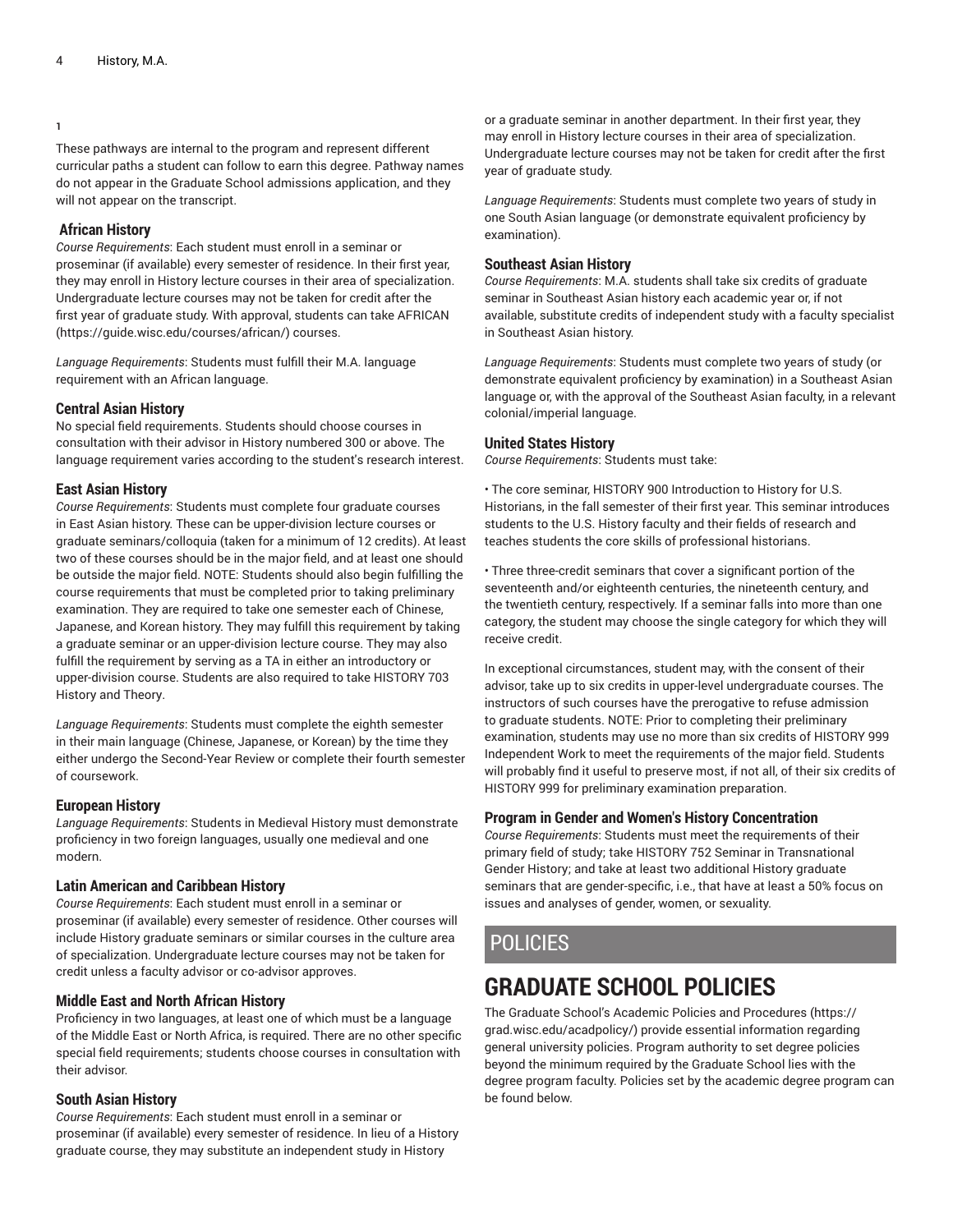## **MAJOR-SPECIFIC POLICIES**

### **PRIOR COURSEWORK**

#### **Graduate Work from Other Institutions**

With program approval, students are allowed to count up to 6 credits of graduate coursework from other institutions.

#### **UW–Madison Undergraduate**

This program follows the [Graduate School's policy for Satisfying](https://policy.wisc.edu/library/UW-1216/) Requirements with Coursework from [Undergraduate](https://policy.wisc.edu/library/UW-1216/) Career at UW– [Madison.](https://policy.wisc.edu/library/UW-1216/) (<https://policy.wisc.edu/library/UW-1216/>)

#### **UW–Madison University Special**

This program follows the [Graduate](https://policy.wisc.edu/library/UW-1216/) School's policy for Transfer from UW– Madison University Special Student Career at [UW–Madison.](https://policy.wisc.edu/library/UW-1216/) ([https://](https://policy.wisc.edu/library/UW-1216/) [policy.wisc.edu/library/UW-1216/\)](https://policy.wisc.edu/library/UW-1216/)

#### **PROBATION**

This program follows the Graduate School's [Probation](https://policy.wisc.edu/library/UW-1217/) policy. [\(https://](https://policy.wisc.edu/library/UW-1217/) [policy.wisc.edu/library/UW-1217/\)](https://policy.wisc.edu/library/UW-1217/)

### **ADVISOR / COMMITTEE**

This program follows the [Graduate](https://policy.wisc.edu/library/UW-1232/) School's Advisor policy ([https://](https://policy.wisc.edu/library/UW-1232/) [policy.wisc.edu/library/UW-1232/\)](https://policy.wisc.edu/library/UW-1232/) and the Graduate School's [Committees](https://policy.wisc.edu/library/UW-1201/) [policy](https://policy.wisc.edu/library/UW-1201/) (<https://policy.wisc.edu/library/UW-1201/>).

### **CREDITS PER TERM ALLOWED**

15 credits

### **TIME LIMITS**

This program follows the [Graduate](https://policy.wisc.edu/library/UW-1221/) School's Time Limits policy. [\(https://](https://policy.wisc.edu/library/UW-1221/) [policy.wisc.edu/library/UW-1221/\)](https://policy.wisc.edu/library/UW-1221/)

### **GRIEVANCES AND APPEALS**

These resources may be helpful in addressing your concerns:

- Bias or Hate [Reporting](https://doso.students.wisc.edu/bias-or-hate-reporting/) ([https://doso.students.wisc.edu/bias-or-hate](https://doso.students.wisc.edu/bias-or-hate-reporting/)[reporting/\)](https://doso.students.wisc.edu/bias-or-hate-reporting/)
- Graduate [Assistantship](https://hr.wisc.edu/policies/gapp/#grievance-procedure) Policies and Procedures ([https://hr.wisc.edu/](https://hr.wisc.edu/policies/gapp/#grievance-procedure) [policies/gapp/#grievance-procedure\)](https://hr.wisc.edu/policies/gapp/#grievance-procedure)
- Hostile and [Intimidating](https://hr.wisc.edu/hib/) Behavior Policies and Procedures [\(https://](https://hr.wisc.edu/hib/) [hr.wisc.edu/hib/](https://hr.wisc.edu/hib/))
	- Office of the [Provost](https://facstaff.provost.wisc.edu/) for Faculty and Staff Affairs ([https://](https://facstaff.provost.wisc.edu/) [facstaff.provost.wisc.edu/\)](https://facstaff.provost.wisc.edu/)
- [Dean of Students Office](https://doso.students.wisc.edu/) (<https://doso.students.wisc.edu/>) (for all students to seek grievance assistance and support)
- Employee [Assistance](http://www.eao.wisc.edu/) (<http://www.eao.wisc.edu/>) (for personal counseling and workplace consultation around communication and conflict involving graduate assistants and other employees, postdoctoral students, faculty and staff)
- [Employee](https://employeedisabilities.wisc.edu/) Disability Resource Office ([https://](https://employeedisabilities.wisc.edu/) [employeedisabilities.wisc.edu/\)](https://employeedisabilities.wisc.edu/) (for qualified employees or applicants with disabilities to have equal employment opportunities)
- [Graduate School](https://grad.wisc.edu/) ([https://grad.wisc.edu/\)](https://grad.wisc.edu/) (for informal advice at any level of review and for official appeals of program/departmental or school/college grievance decisions)
- [Office of Compliance](https://compliance.wisc.edu/) (<https://compliance.wisc.edu/>) (for class harassment and discrimination, including sexual harassment and sexual violence)
- Office of Student Conduct and [Community](https://conduct.students.wisc.edu/) Standards ([https://](https://conduct.students.wisc.edu/) [conduct.students.wisc.edu/](https://conduct.students.wisc.edu/)) (for conflicts involving students)
- [Ombuds](http://www.ombuds.wisc.edu/) Office for Faculty and Staff ([http://www.ombuds.wisc.edu/\)](http://www.ombuds.wisc.edu/) (for employed graduate students and post-docs, as well as faculty and staff)
- [Title](https://compliance.wisc.edu/titleix/) IX [\(https://compliance.wisc.edu/titleix/\)](https://compliance.wisc.edu/titleix/) (for concerns about discrimination)

Students should contact the department chair or program director with questions about grievances. They may also contact the L&S Academic Divisional Associate Deans, the L&S Associate Dean for Teaching and Learning Administration, or the L&S Director of Human Resources.

### **OTHER**

n/a

## PROFESSIONAL DEVELOPMENT

## **GRADUATE SCHOOL RESOURCES**

Take advantage of the Graduate School's professional [development](https://grad.wisc.edu/pd/) [resources \(https://grad.wisc.edu/pd/\)](https://grad.wisc.edu/pd/) to build skills, thrive academically, and launch your career.

## **PROGRAM RESOURCES**

The Department of History is committed to training our students to develop skills required for a variety of careers both in and outside the academy. Although a large network of our alumni teach at colleges and universities in the U.S. and across the world, a number of our Ph.D.s have enjoyed considerable success outside the academy. They include recent graduates who are currently a museum curator, teachers at prestigious preparatory academies, a historian with the U.S. Secretary of Defense's POW/Missing Persons Agency, a CEO of an investment firm, an analyst for a defense contractor, an editor at a small press, and consultants working with non-profits in the human services, education, and public policy fields. In recent years we have undertaken a number of initiatives, detailed below, to broaden the training of our students for a wide array of careers.

Much of the preparation for the job market occurs informally and over the course of the student's graduate career—in the mentoring relationship between faculty advisor and student, in the presentation of student research in department venues, in the student's participation in professional conferences, and in early forms of professional publication. Coursework, such as for the minor requirement or certificates, can be an avenue to expanded competencies. The Center for Humanities, for example, offers a Public [Humanities](http://humanities.wisc.edu/public-humanities/graduate-certificate/) certificate [\(http://humanities.wisc.edu/public-humanities/graduate-certificate/](http://humanities.wisc.edu/public-humanities/graduate-certificate/)). Be sure to explore the Graduate School's resources such as "The [Versatile](https://grad.wisc.edu/pd/versatilephd/) [PhD](https://grad.wisc.edu/pd/versatilephd/) ([https://grad.wisc.edu/pd/versatilephd/\)](https://grad.wisc.edu/pd/versatilephd/)" and its [Professional](http://grad.wisc.edu/pd/) [Development](http://grad.wisc.edu/pd/) pages [\(http://grad.wisc.edu/pd/](http://grad.wisc.edu/pd/)).

Whatever career paths interest you, we encourage you to plan ahead and discuss your options—early and often—with your faculty advisor(s), with the Director of Graduate Studies, or with the Graduate Coordinator.

### **PROFESSIONAL DEVELOPMENT SEMINARS (HISTORY 710)**

This topics seminar is offered every semester. It emphasizes building skills that are valuable both inside and outside the academy, such as managing the writing process, teaching college history, or